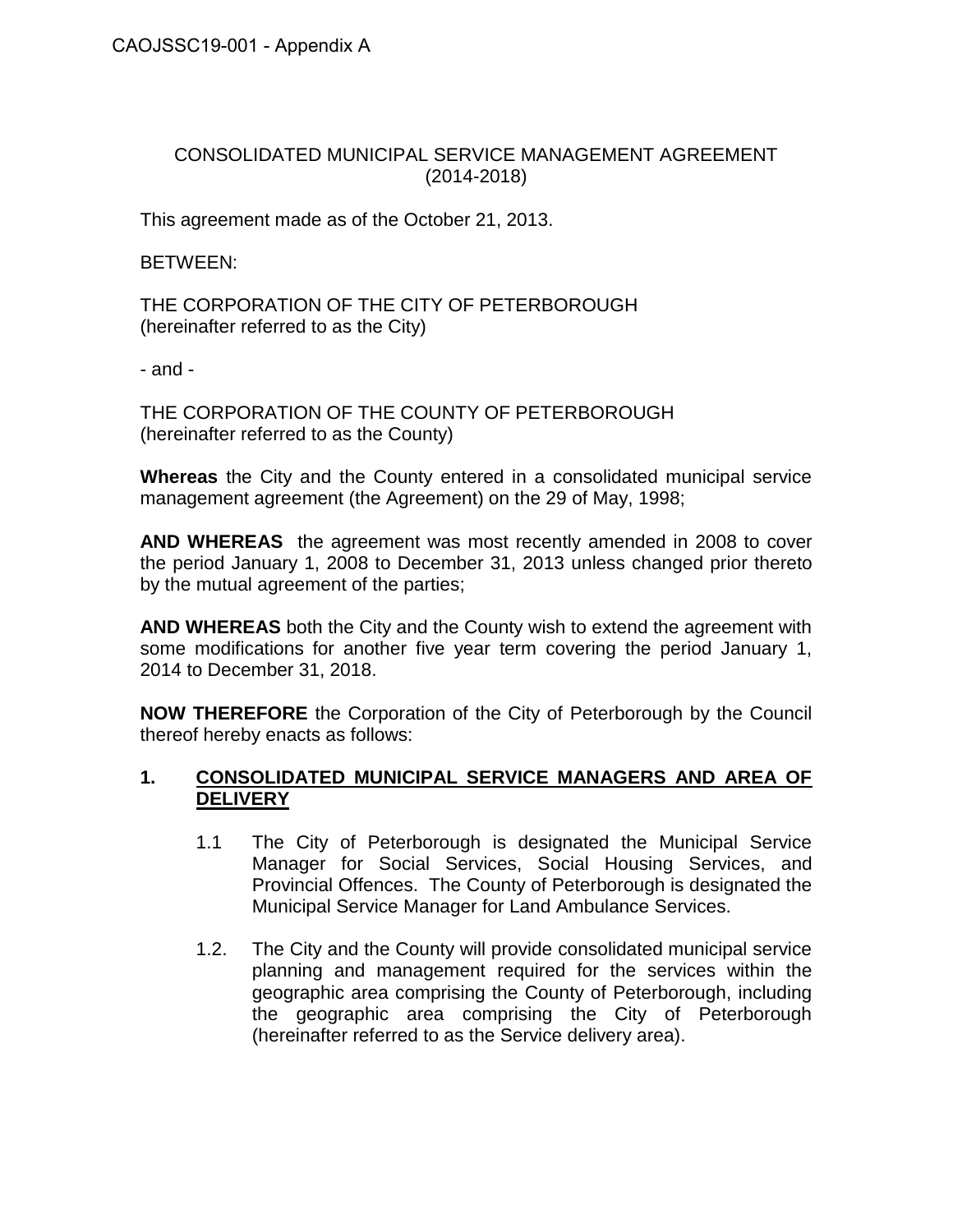## 2. **JOINT SERVICES STEERING COMMITTEE**

#### 2.1 **Joint Services Steering Committee Continues**

The Joint Services Steering Committee, previously established by the parties, is hereby continued as the Joint Services Steering Committee, which shall be responsible for the administration and implementation of the terms of this agreement in an orderly and proper fashion, and which shall make recommendations to the City and County Councils with respect to joint services issues.

### 2.2 **Responsibilities of the Joint Services Steering Committee**

The responsibilities of the Joint Services Steering Committee shall include, but not necessarily be limited to:

- a) reviewing and approval of draft annual work plan and budget and recommend approval to the Councils of the City and the County including appropriate levels of staffing, and service levels for the various services to the respective Councils; and
- b) making recommendations to the Councils regarding various policy issues related to the operations of the services being delivered.

# 2.3 **Composition**

The Joint Services Steering Committee shall be composed of four (4) members of each of the Councils of the City and the County and those members shall be appointed for the term of Council.

#### 2.4 **Chairperson**

The Members of the Joint Services Steering Committee shall elect from among themselves a Chairperson and Vice Chairperson who shall serve for a one (1) year term from January 1 to December 31 in each year. The position of Chairperson shall alternate from year to year between the County and the City Committee Members. The Chairperson shall vote on all matters.

# 2.5 **Decisions and recommendations**

Decisions and recommendations of the Joint Services Steering Committee shall be by way of majority vote of the members present. Accordingly, no action may be taken on matters, which result in a tie vote. A quorum shall consist of five (5) voting members.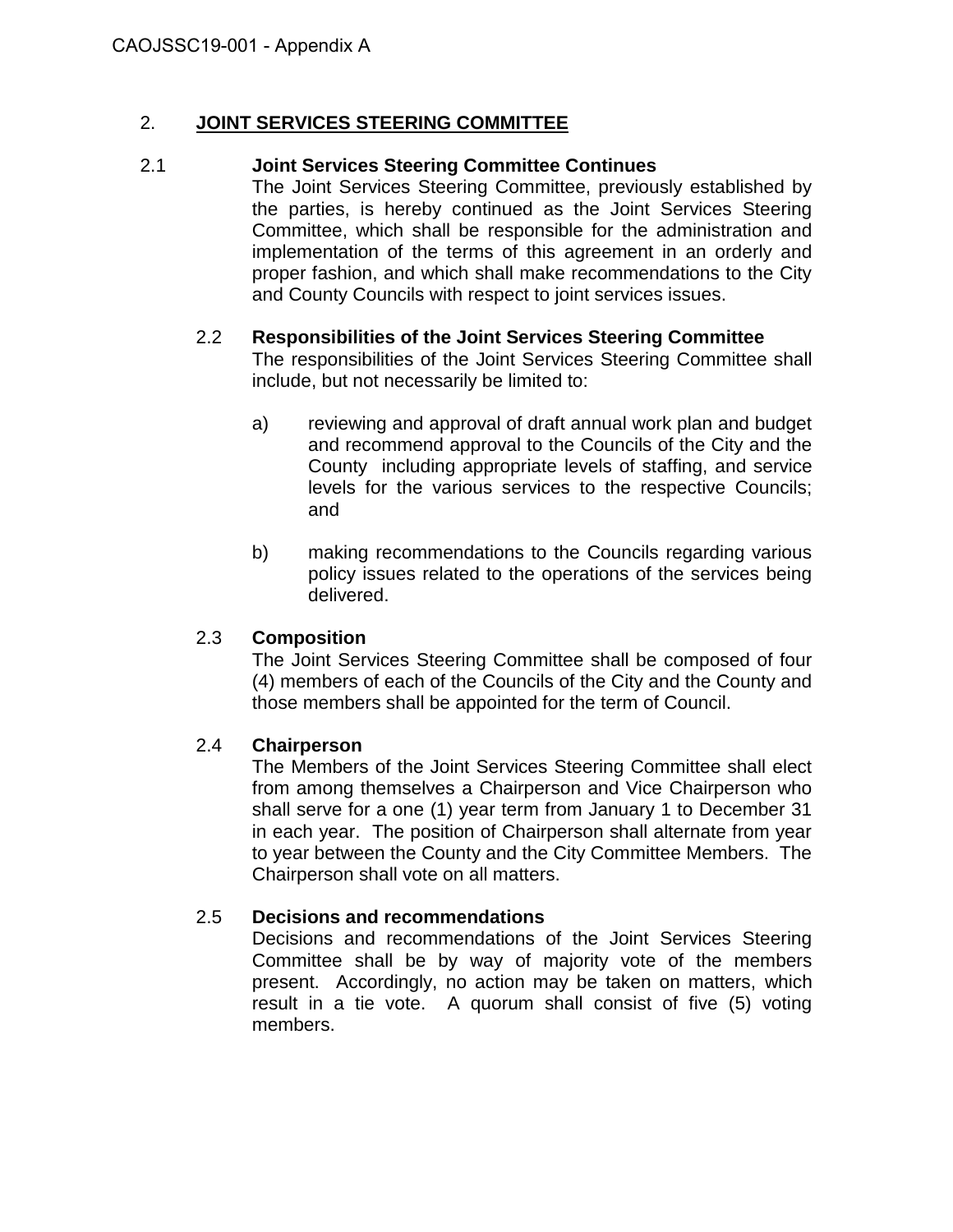# 2.6 **Frequency of meetings**

The Joint Services Steering Committee may meet once each quarter. Additional meetings may be scheduled if issues arise which, in the opinion of the City's Chief Administrative Officer and/or the County's Chief Administrative Officer/Deputy Clerk, need to be presented to the Committee.

## 2.7 **Date of meetings**

When required, meetings will be held on the second Thursday of the month.

### 2.8 **City and County staff meet to review items**

When possible, City and County staff will meet the week before the Joint Services Steering Committee meeting to review all reports that will be on the Committee agenda.

### 2.9 **Agenda distribution**

The City Clerk shall prepare and distribute agendas to Joint Services Steering Committee members on the Friday before the week in which a Joint Services Steering Committee is held.

### 2.10 **Minutes**

The City Clerk shall attend each Joint Services Steering Committee meeting and shall prepare minutes that shall be circulated in a timely fashion to the Joint Services Steering Committee members.

#### 2.11 **Meeting Procedure**

Meetings will be conducted in accordance with the **Municipal Act 2001** requirements and relevant regulations.

#### 2.12 **Committee recommendations**

Committee recommendations may be forwarded to City Council, County Council or both Councils, depending upon the issue being considered. Generally speaking, recommendations will be dealt with as follows:

- a) Ontario Works, Child Care, Social Housing and Provincial Offences will be presented to City Council for consideration.
- b) Land Ambulance will be presented to County Council for consideration
- c) Annual Budgets for Ontario Works, Child Care, Social Housing, Land Ambulance and Provincial Offences will be presented to both Councils for consideration.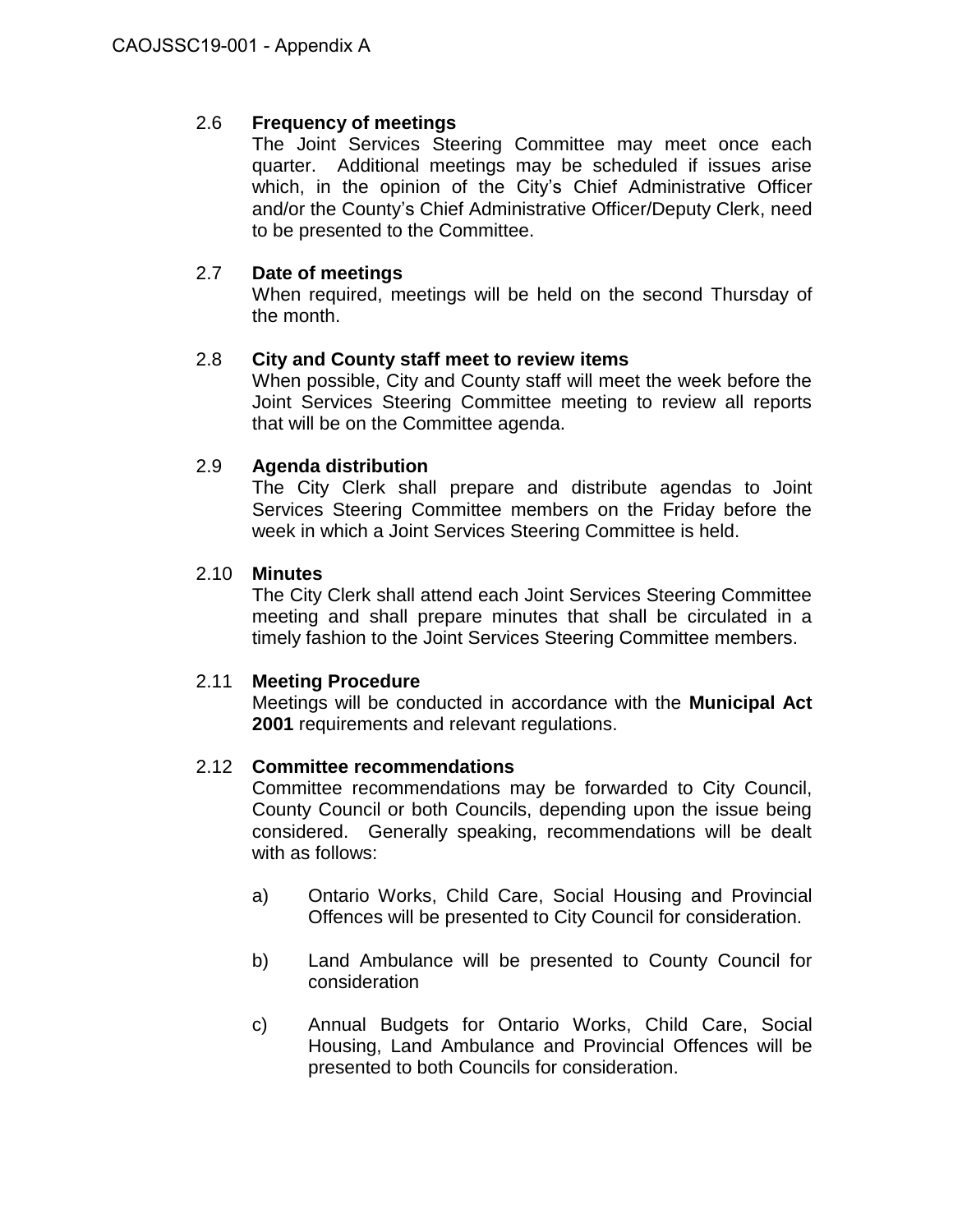## 3. **Affordable Housing Action Committee**

- 3.1 The Affordable Housing Action Committee is considered to be an Advisory Committee to the Joint Services Steering Committee.
- 3.2 Staff members from the City and/or the County will sit on all the advisory committees and report regularly to Joint Services.
- 3.3 Recommendations can be submitted to the Joint Services Steering Committee by Affordable Housing Action Committee through a covering report prepared by the City Director of Planning and Development Services.
- 3.4 Minutes from all of the Affordable Housing Action Committee will be placed on the Joint Services agenda as an information item.

### 4. **SERVICE DELIVERY MANAGER OBLIGATIONS**

- 4.1 Each Municipal Service Delivery Manager has the obligation of discharging such responsibilities as the Province may prescribe for Municipal Service Managers in respect of the service or services, including the following:
	- (a) managing the system of services within the service delivery area;
	- (b) being accountable to the Province and local taxpayers for management of these services within the policies and standards established by the Province;
	- (c) administering cost-sharing arrangements with the Province for Social Services, Social Housing, Provincial Offences, Land Ambulance
	- (d) administering cost-sharing arrangements between the City and the County;
	- (e) determining, within Provincial policies, the most effective approaches for delivering services to clients in the service delivery area;
	- (f) taking advantage of opportunities to rationalize service delivery, where it is cost-effective and consistent with Provincial policies to do so;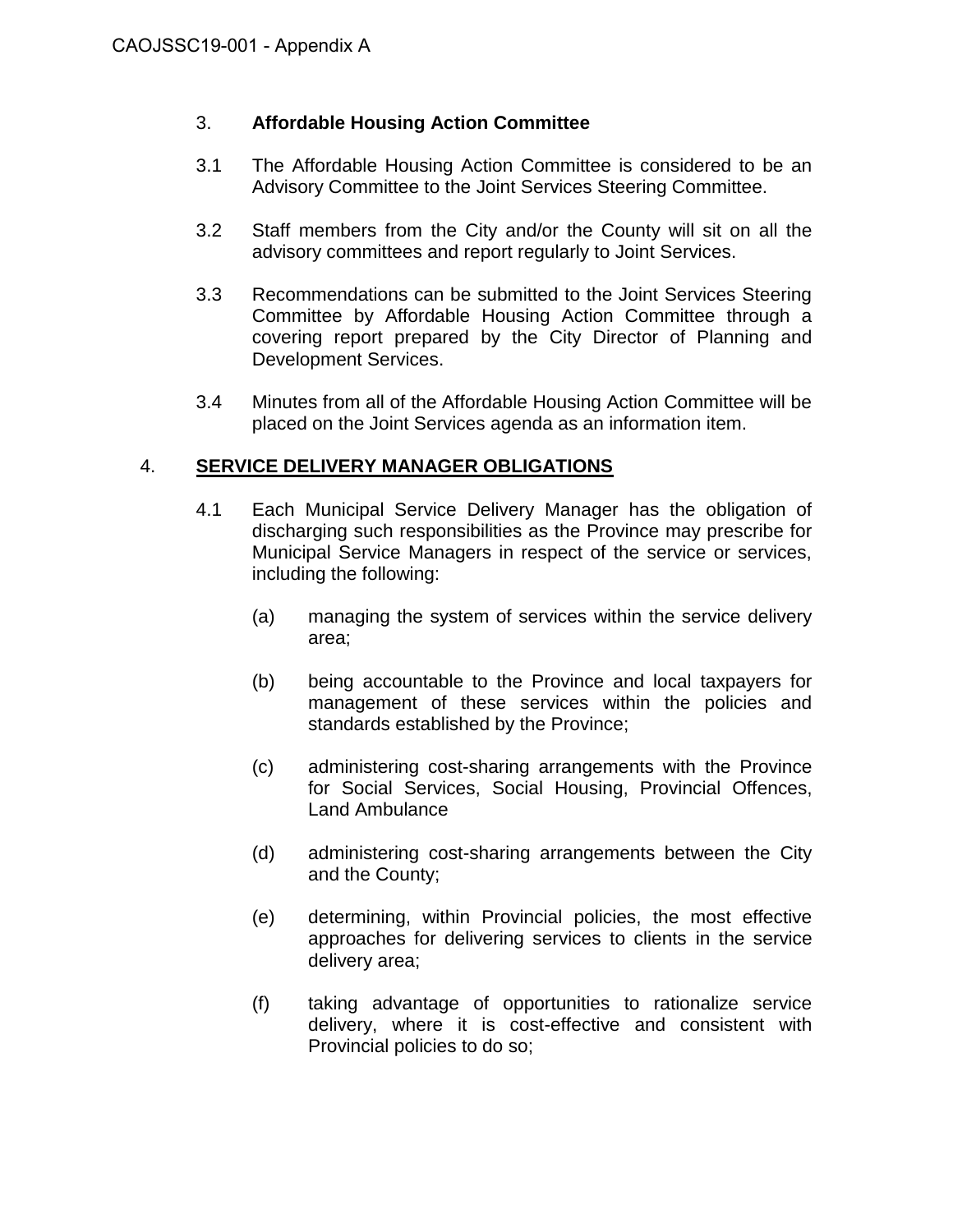- (g) performing all Human Resources functions required to operate the service in accordance with their respective Municipality's Human Resources Policies; and
- (h) Acquiring all goods and services required to provide the service in accordance with their respective Municipality's Purchasing Policies.
- 4.2 Services will be delivered in accordance with the following criteria:
	- i) within a clearly defined service area;
	- ii) in a manner which takes language and culture into account; and
	- iii) takes existing transportation and communication networks into account.

# 5. **TERM OF AGREEMENT**

5.1 The term of this agreement will be January 1, 2014 to December 31, 2018.

### 6. **SERVICES COVERED AND COST SHARING BASIS**

- 6.1 The services covered under this agreement, and the basis upon which cost are to be allocated, are set out on Schedule A to this agreement.
- 6.2 Schedule A to this agreement may be amended from time to time by mutual agreement of each party's duly elected municipal council.

#### 7. **CITY CHIEF ADMINISTRATIVE OFFICER AND THE COUNTY CHIEF ADMINISTRATIVE OFFICER/DEPUTY CLERK DELEGATED AUTHORITY**

7.1 The City's Chief Administrative Officer and the County's Chief Administrative Officer/Deputy Clerk are hereby authorized to administer and see to the carrying out of this agreement and, without restricting the generality of the foregoing, to exchange letters of understanding that more fully provide for the implementation and maintenance of the municipal services delivery system in accordance with the arrangements with and policies of the Province and the provisions of this agreement. Letters of Understanding shall be appended to and form part of this agreement.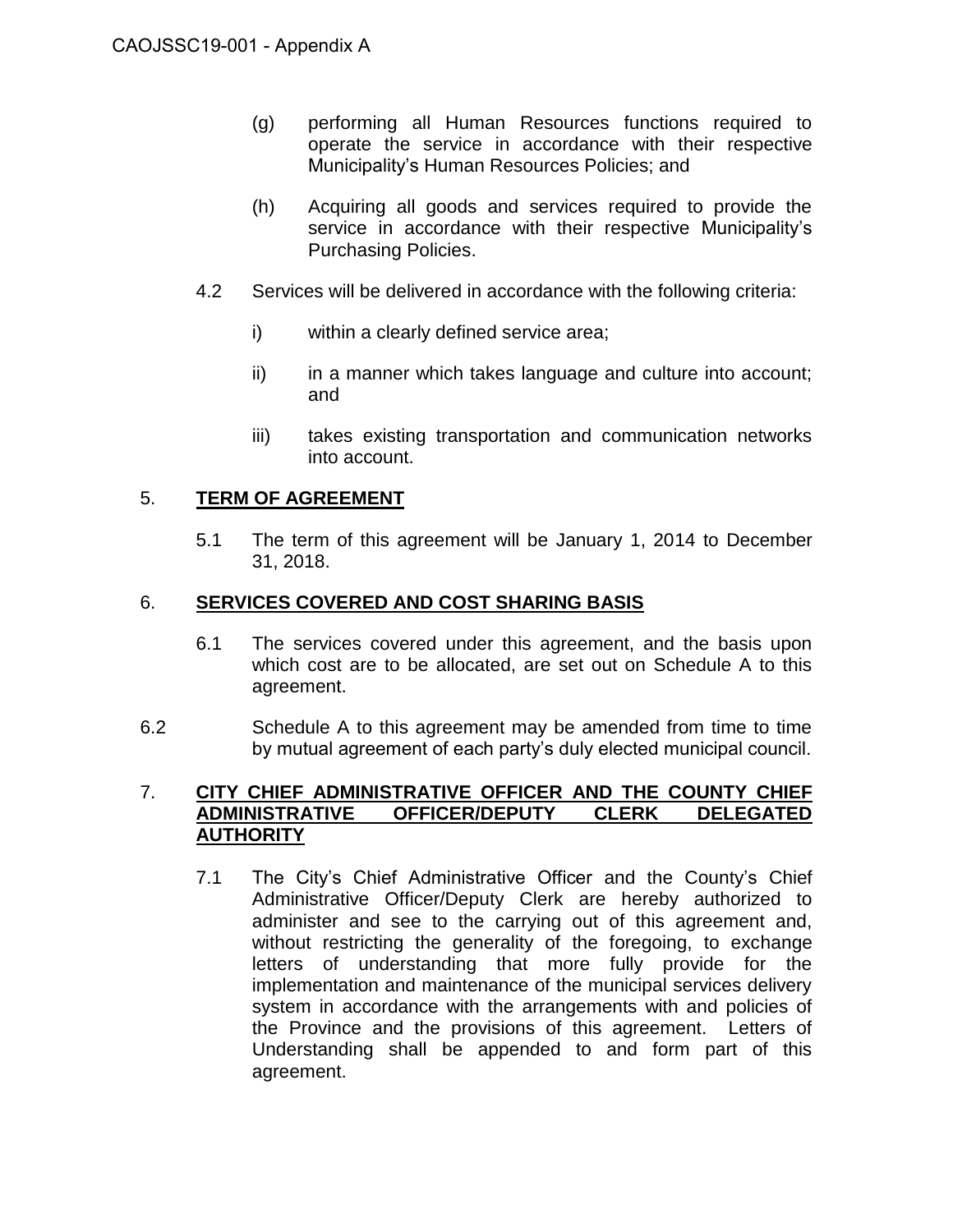## 8. **DISPUTE RESOLUTION**

- 8.1 In the event of any dispute about any matter arising out of this agreement between the City and the County, the following shall apply:
- (a) The dispute shall be referred initially by the party raising the dispute to the other party in writing for decision, which the latter shall give in writing within a reasonable time.
- (b) If the dispute is not satisfactorily settled between the parties, the dispute shall be submitted forthwith to a mediator to be agreed upon by the parties.
- (c) If the parties cannot agree on a mediator or the dispute is not satisfactorily settled between the parties through mediation, the dispute
	- i) if it involves cost-sharing, shall be submitted to the Provincial Municipal Service Management Arbitration System; or
	- ii) if it does not involve cost-sharing, shall be submitted to the Ontario Municipal Board for its decision, by which the City and the County agree to be bound, under clause (j) of Section 54 and other enabling provisions of the Ontario Municipal Board Act and any other applicable statute.

#### . **NOTICE TO BE IN WRITING**

- 9.1 Where in this agreement any notice, request, direction or other communication is required to be given or made by either party, it shall be in writing and is effective if delivered in person, sent by ordinary or registered mail, e-mail, or facsimile transmission addressed, in the case of the City, to its Chief Administrative Officer and, in the case of the County, to its Chief Administrative Officer/Deputy Clerk at the addresses set out below:
	- a) City of Peterborough Attention: Chief Administrative Officer 500 George Street North Peterborough, ON K9H 3R9
	- b) County of Peterborough Attention: Chief Administrative Officer/Deputy Clerk County Court House 470 Water Street Peterborough, ON K9H 3M3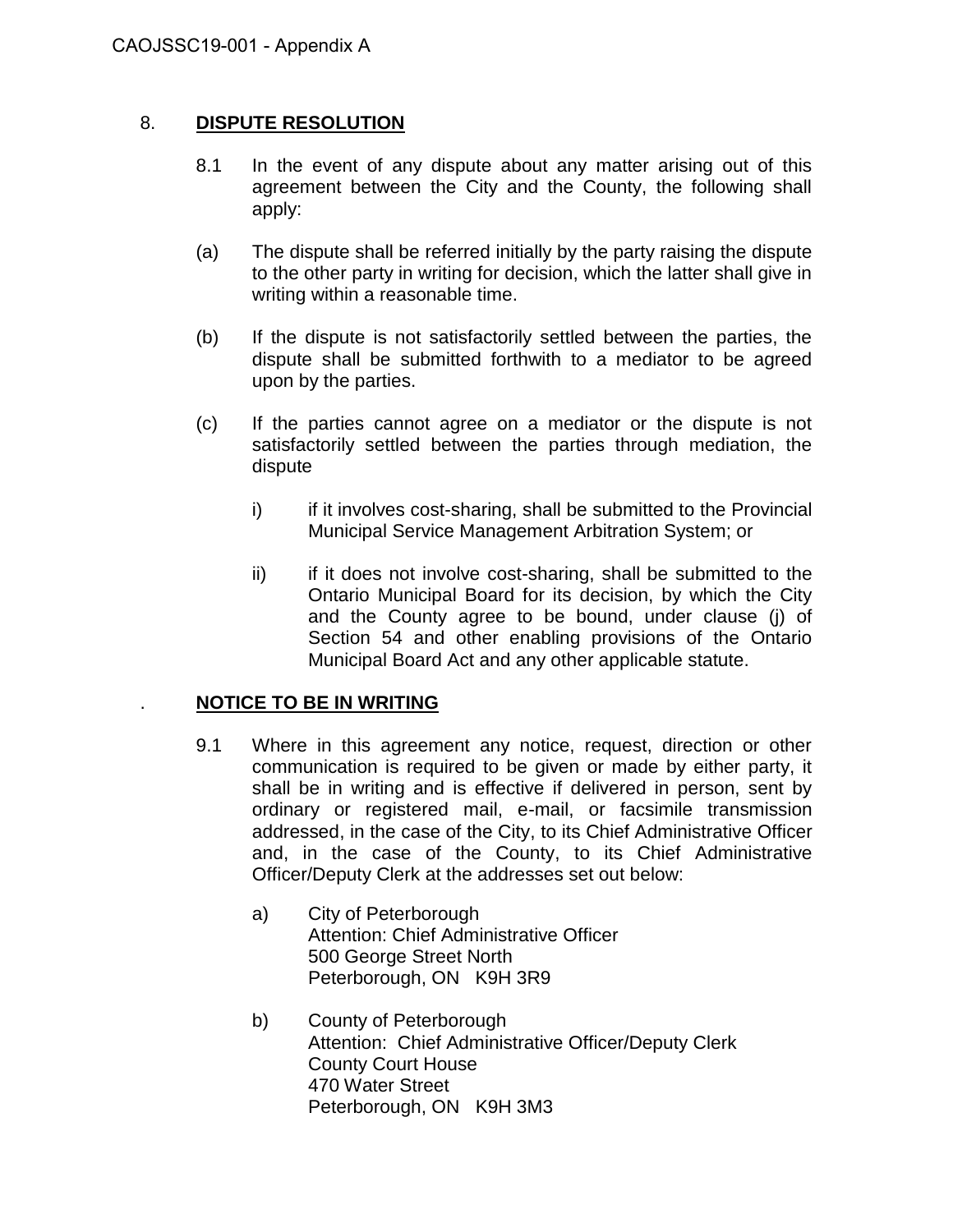#### 10. **AGREEMENT MAY BE ALTERED BY WRITTEN AGREEMENT**

10.1 If at any time during the continuance of this agreement, the parties shall deem it necessary or advisable to make any alteration or addition to this agreement, they may do so by means of a written agreement between them which shall be supplemental or additional hereto and form part hereof.

## **11. RELATED AGREEMENTS**

11.1 At its meeting held December 3, 2012 based on recommendations in Report CAO12-020, dated December 3, 2012, and through By-law 012-173 Council of the City of Peterborough, Council approved an Agreement between the City of Peterborough, County of Peterborough and the Greater Peterborough Area Economic Development Corporation covering the four year period January 1, 2013 to December 31, 2016.

At its meeting held December 7, 2012 through By-law 2012-79, County Council approved the same agreement.

Portions of that agreement refer to responsibilities of the Joint Services Steering Committee.

11.2 At its meeting held March 6, 2000, based on the City Solicitor's report OCS00-001, dated February 28, 2000, Council of the City of Peterborough authorized the Mayor and the Clerk to execute an Inter-Municipal Service Agreement between the City and County stipulating the City would deliver the POA services and revenues would be shared based on weighted current value assessment. Both parties signed the agreement on June 1, 2000.

The Agreement also set out other operational issues and refers to responsibilities of the Joint Services Steering Committee.

IN WITNESS WHEREOF the parties have hereunto affixed their corporate seals duly attested by their proper officers in that behalf.

DATED this 21 day of October, 2013.

# **THE CORPORATION OF THE CITY OF PETERBOROUGH**

\_\_\_\_\_\_\_\_\_\_\_\_\_\_\_\_\_\_\_\_\_\_\_\_\_\_\_\_\_\_\_\_\_\_\_\_\_\_\_\_\_\_\_\_\_\_ Mayor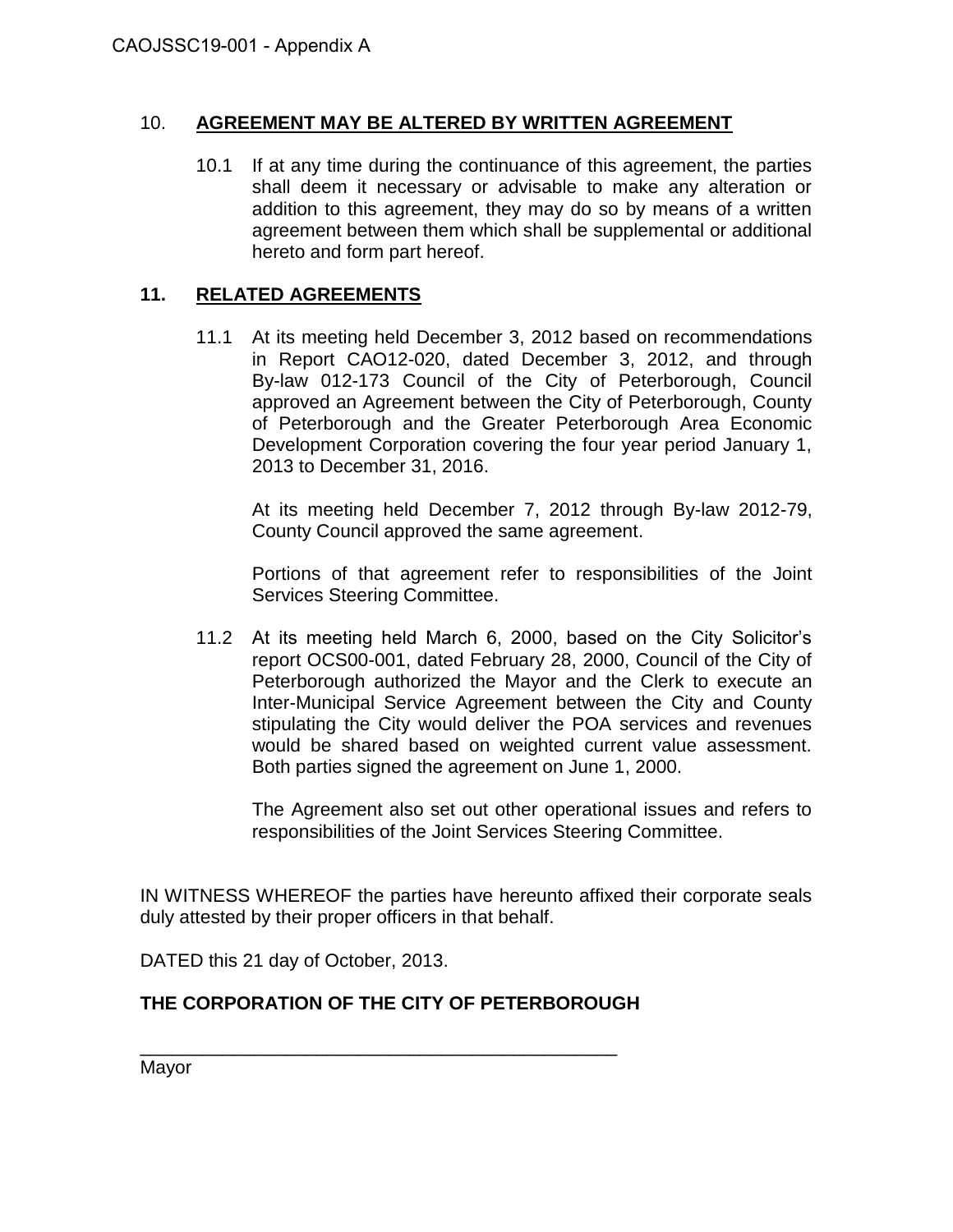**Clerk** 

# **THE CORPORATION OF THE COUNTY OF PETERBOROUGH**

\_\_\_\_\_\_\_\_\_\_\_\_\_\_\_\_\_\_\_\_\_\_\_\_\_\_\_\_\_\_\_\_\_\_\_\_\_\_\_\_\_\_\_\_\_\_

\_\_\_\_\_\_\_\_\_\_\_\_\_\_\_\_\_\_\_\_\_\_\_\_\_\_\_\_\_\_\_\_\_\_\_\_\_\_\_\_\_\_\_\_\_\_

Warden

\_\_\_\_\_\_\_\_\_\_\_\_\_\_\_\_\_\_\_\_\_\_\_\_\_\_\_\_\_\_\_\_\_\_\_\_\_\_\_\_\_\_\_\_\_\_ Chief Administrative Officer/Deputy Clerk